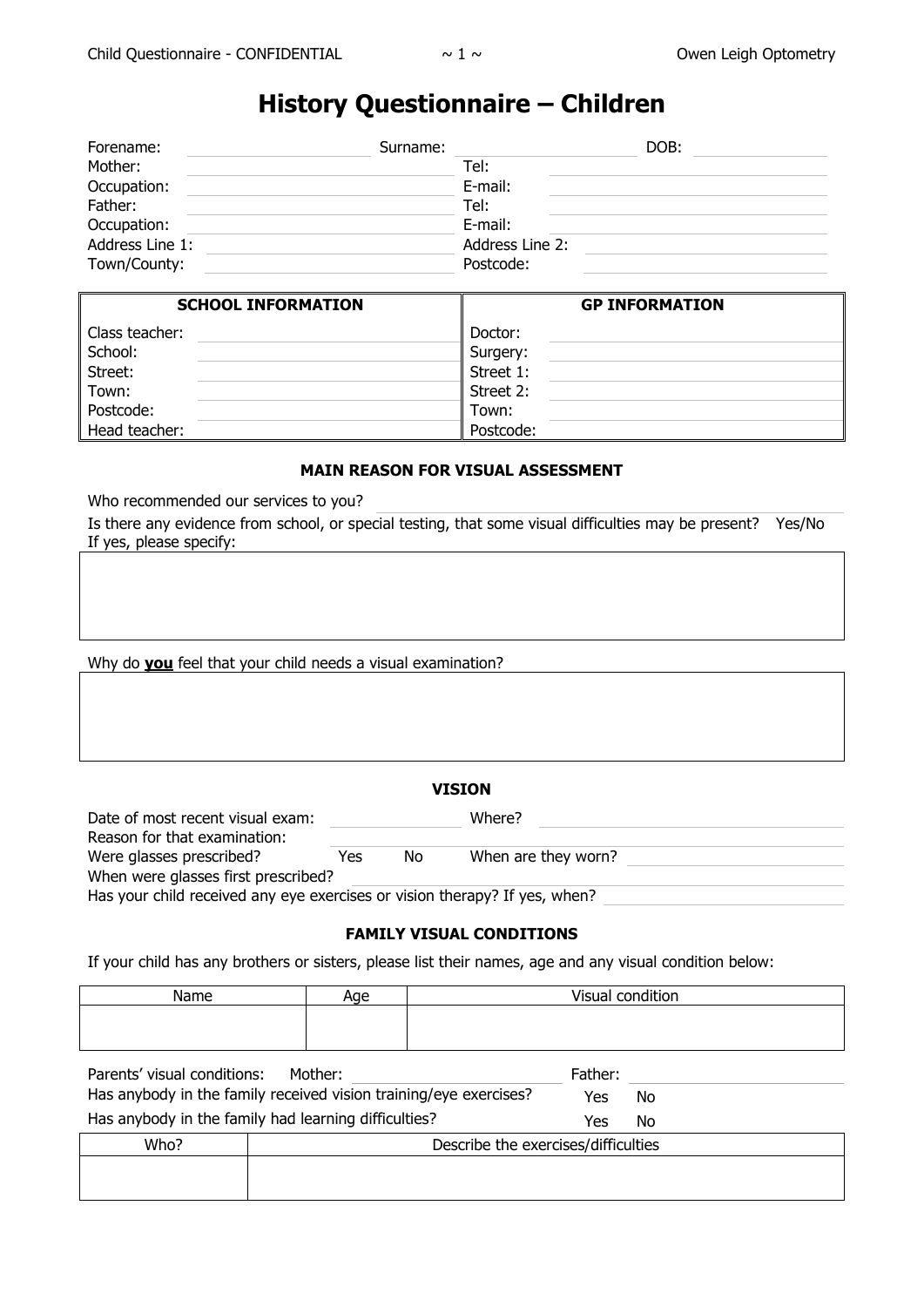| <b>CONFIDENTIAL</b> |  |
|---------------------|--|
|---------------------|--|



**HEALTH**

|                                                        | .   |     |                 |  |
|--------------------------------------------------------|-----|-----|-----------------|--|
| Briefly describe your child's physical condition:      |     |     |                 |  |
| Has your child had any hearing difficulties?           | Yes | No  | When?           |  |
| Ear infections?                                        | Yes | No  | When?           |  |
| Has your child received antibiotics?                   | Yes | No  | When?           |  |
| Does your child have any allergies?                    | Yes | No  | Please specify: |  |
| Medications your child is currently using:             |     |     |                 |  |
| For what condition?                                    |     |     |                 |  |
| List any severe illnesses your child has had and when: |     |     |                 |  |
| Accidents:                                             |     |     |                 |  |
| Has your child shown any food intolerances/allergies?  |     | Yes | No              |  |
| Does your child take any nutritional supplements?      |     | Yes | No              |  |
| Details from any of the above items:                   |     |     |                 |  |
|                                                        |     |     |                 |  |

# **DEVELOPMENT**

| Did the mother have any health problems during pregnancy?     |         |       | No    | (give details below) |           |
|---------------------------------------------------------------|---------|-------|-------|----------------------|-----------|
| Did the mother take antibiotics?                              |         |       | No    |                      |           |
| Were there any doubts regarding foetal development?           |         | Yes   | No    |                      |           |
| Was the child born early/late?                                | No      | Early | Late  |                      | weeks     |
| Was the baby large or small?                                  | Average | Large | Small | Ib                   | <b>OZ</b> |
| Was the duration of labour normal?                            |         | Yes   | No    |                      | hours     |
| Were there any complications during birth?                    |         |       | No.   |                      |           |
| Did the child show any feeding problems during early infancy? |         |       | No    |                      |           |
| Did the child show any feeding problems during late infancy?  |         | Yes   | No    |                      |           |
| Were there any delays in the following areas of development:  |         |       |       |                      |           |
| Support of head?                                              |         | Yes   | No    |                      |           |
| Unsupported sitting?                                          |         | Yes   | No    |                      |           |
| At what age did your child:<br>Crawl (all fours):             |         |       |       | Talk:                |           |
| As an infant was your child over- or under-active? (specify)  |         | Yes   | No    |                      |           |
| Details from any of the above items:                          |         |       |       |                      |           |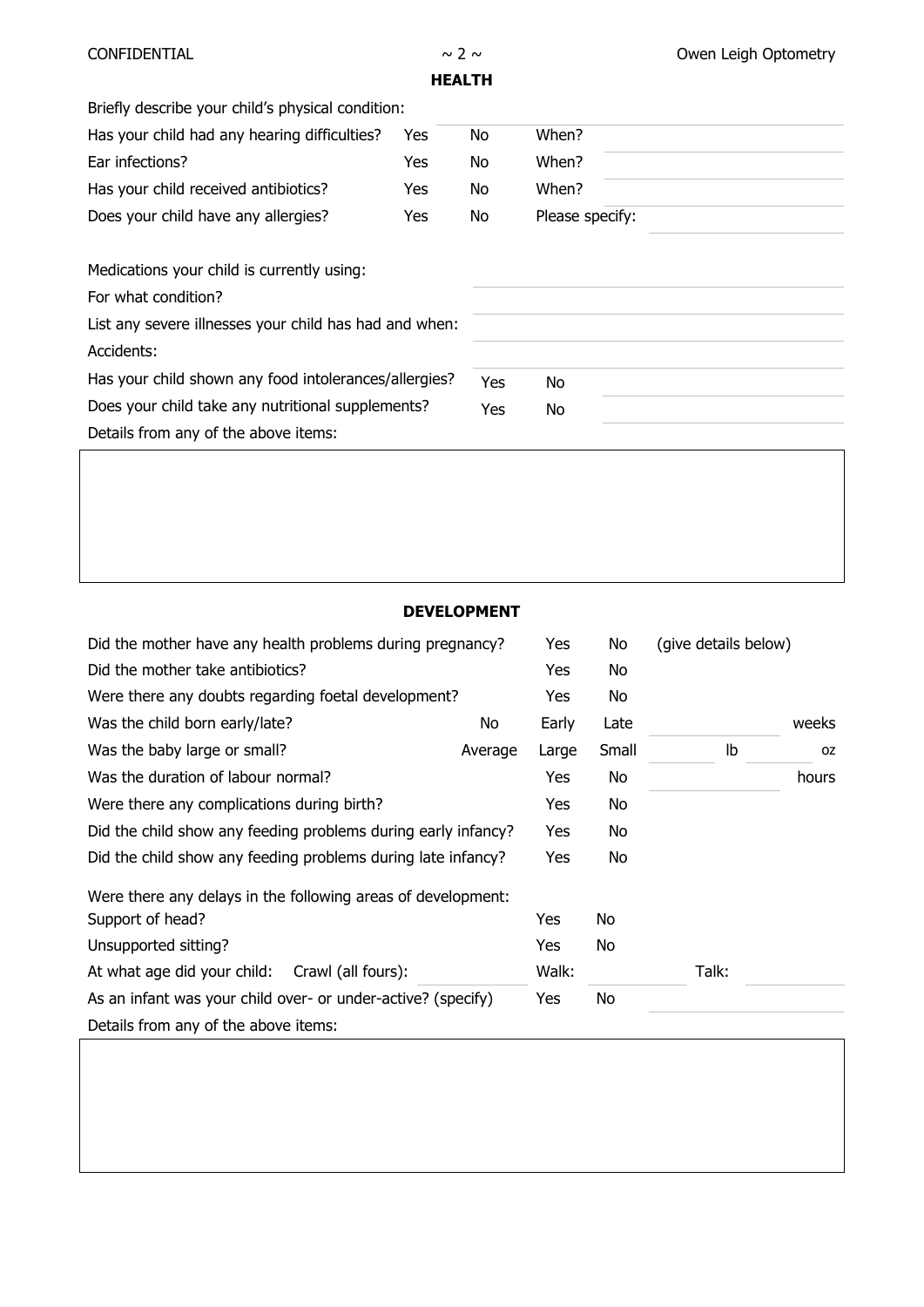# **CURRENT ABILITIES**

Please score the following from 1 to 6 (1 for very poor, 6 for very good).

| <b>Activity</b>                             | <b>Score</b>                                |       |      | <b>Comments</b> |
|---------------------------------------------|---------------------------------------------|-------|------|-----------------|
| Running:                                    | $1 \cdot 2 \cdot 3 \cdot 4 \cdot 5 \cdot 6$ |       |      |                 |
| Balance:                                    | $1 \cdot 2 \cdot 3 \cdot 4 \cdot 5 \cdot 6$ |       |      |                 |
| Ball skills:                                | $1 \cdot 2 \cdot 3 \cdot 4 \cdot 5 \cdot 6$ |       |      |                 |
| Fine finger control:                        | $1 \cdot 2 \cdot 3 \cdot 4 \cdot 5 \cdot 6$ |       |      |                 |
| Verbal language skills:                     | $1 - 2 - 3 - 4 - 5 - 6$                     |       |      |                 |
| Listening skills:                           | $1 - 2 - 3 - 4 - 5 - 6$                     |       |      |                 |
| Reading:                                    | $1 - 2 - 3 - 4 - 5 - 6$                     |       |      |                 |
| Writing:                                    | $1 - 2 - 3 - 4 - 5 - 6$                     |       |      |                 |
| Spelling:                                   | $1 - 2 - 3 - 4 - 5 - 6$                     |       |      |                 |
| Maths:                                      | $1 - 2 - 3 - 4 - 5 - 6$                     |       |      |                 |
| Which hand does your child use for writing: |                                             | Right | Left |                 |
| Further comments on any of the above:       |                                             |       |      |                 |

# **SCHOOL HISTORY**

| At what age did your child first attend school?<br>When did your child start at his/her current school? |                              |    |                                    |     |     |
|---------------------------------------------------------------------------------------------------------|------------------------------|----|------------------------------------|-----|-----|
| Has a year been repeated?                                                                               | <b>Santa Transfer Street</b> | No | If so which year?                  |     |     |
| Does he/she appear to be under extreme pressure when doing schoolwork?                                  |                              |    |                                    | Yes | No  |
| Do you experience any difficulty getting homework/reading done?                                         |                              |    |                                    | Yes | No  |
| Does your child like school?                                                                            | Yes                          | No | Does your child like the teachers? | Yes | No. |
| Comments on any of the above:                                                                           |                              |    |                                    |     |     |
|                                                                                                         |                              |    |                                    |     |     |

Has your child had any special tutoring? Yes No

| When? | With whom? | Address |
|-------|------------|---------|
|       |            |         |
|       |            |         |
|       |            |         |
|       |            |         |
|       |            |         |

What improvements did you notice?